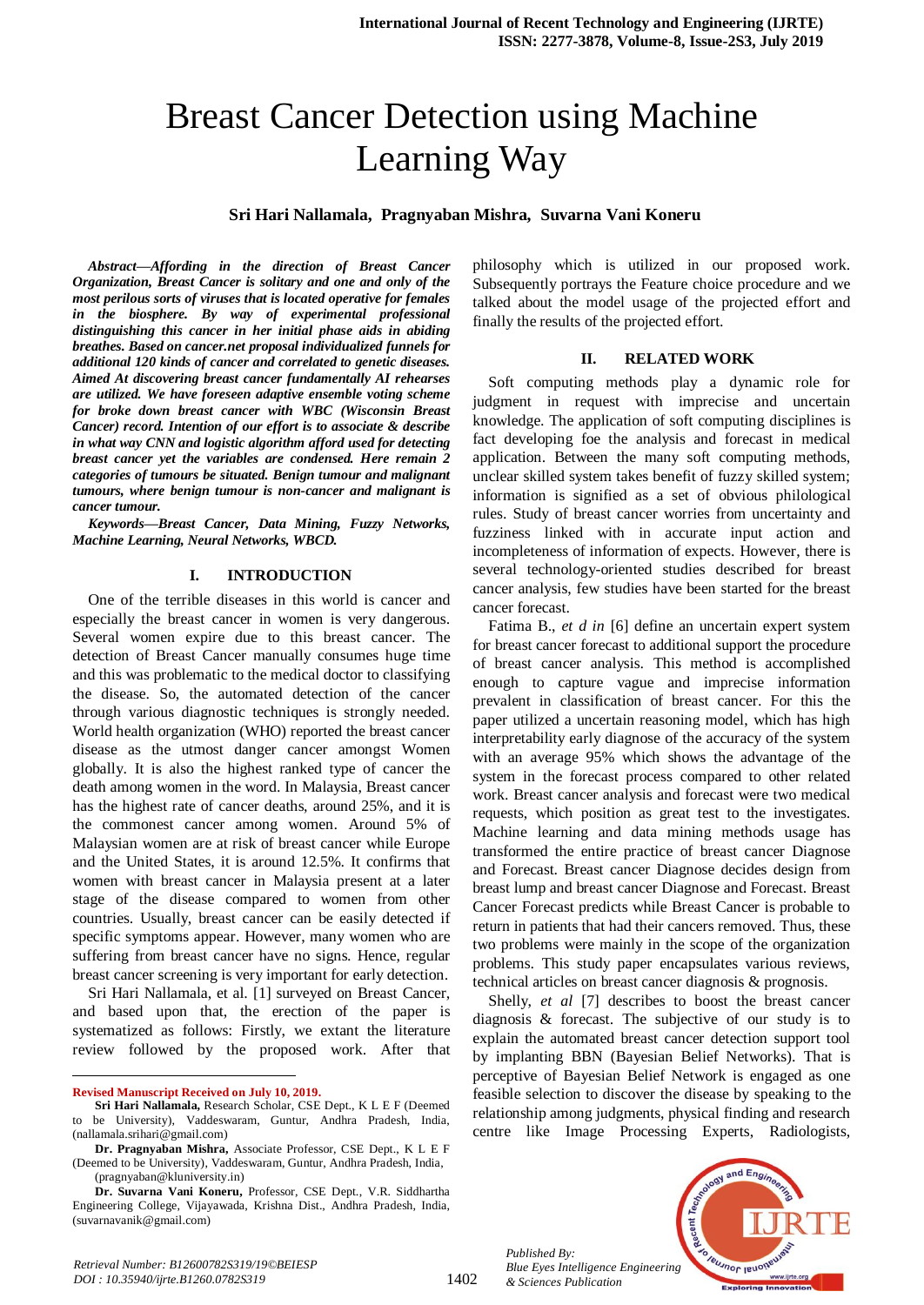Database Professionals, & Applied Mathematicians on a typical stage A pithy available computation tool and stages were labelled. That is elucidated that, by utilizing condition independent necessitated by impact Chains, it is potential to embody an enormous example in a Bayesian system utilizing petite space and that is frequently prone to execute probabilistic ramifications between the features/highlights in a tolerable amount of time the following stages to capture the usage of Bayesian Belief Network is defined. Bayesian network has a supreme benefit of being able to utilize the explicit structure of the domain model to obtain a graphical picture of learning. The indoctrination of independences over network topology divulges the design of competent measures for execution computations over the networks. For the utilization of PC arrange supported uncovering in mammography, the scientist means to expect an interface between the Bayesian system learning calculation and the radiologists, at that point the radiologists can collaborate with the framework by order just minimal number of informational pictures reachable by the incredible learning algorithm.

Sri Hari Nallamala, et al. [2] suggests novel method to analyse the breast cancer via a mixing of an ANFIS and the Info Gain method. This strategy ANFIS are to raise an I/O mapping utilizing both human learning and AI capacity and the data gain technique are to decrease the number of info highlights to ANFIS. A trial result gives 98.23% exactness which features the capacity of the proposed calculation. In the medical field, diagnosis of diseases is a well-known problem. Past research uncovers that restorative databases of infections can be qualified by utilizing numerous neural system models. Numerous therapeutic issues face the issue of revile of dimensionality because of the too much enormous number of data sources characteristics and breast cancer growth is likewise one such issue.

Sri Hari Nallamala, et al. [3] describes an assortment of web use mining practice can propel exertion on various regions of logical, restorative and online networking applications to progress toward for the exploration and security joined zone.

Vazirani, at all [8] suggests the 2 NN models, BPNN (Back Propagation Neural Network) and RBFN (Radial Basis Function). The expansion is finished utilizing a probabilistic total guideline. Presently, the measured neural system gave a precision of 95.75% over preparing information and 95.22% over testing information, which was tentatively resolved to be superior to solid neural systems.

Karabatak M., et al [4] suggests an automatic diagnosis scheme for detection breast cancer grounded on AR (Association Rules) and NN (Neural Network). Here, AR is used for sinking the measurement of intelligent classification. The projected AR+NN (combining 2 approaches) scheme performance is contrasted with NN model. The length of input feature space is condensed from nine to four by using AR. In test phase, 3–fold cross validation approach is applied on the WBC database to assess the projected system is 95.6%. This researcher established the AR cab be used for plummeting the length of feature and proposed AR+NN model can be used to discover rapid automatic diagnosed system for extra diseases. In

restorative areas where information and examination driven research are decidedly connected, new and unique research bearings were perceived to additionally propel the facility and natural.

Dursum Delen, et al [5] used 3 prevalent information mining methods named Decision Trees, Artificial Neural Networks and Support Vector Machines alongside the most normally utilized measurable examination systems, for example, Logistic Regression to develop forecast models for prostate malignant growth survivability. The informational collection encased around 1,20,000 records and 77 factors. A K-Fold cross-approval process was executed in model structure, assess and examinations. The outcome shows that SVMs was the most precise forecaster (with a test set rightness of 92.85%) for this zone, trailed by ANNs and DTs. An ANN is data preparing precedent enlivened by the way the firmly interrelated, comparative structure of the mammalian mind forms data. The significant key component of the ANN traditionally occurs by a precedent through the mammalian mind forms data, preparing or contact to a set I/O information where the preparation calculation iteratively alters the get-together loads (neural connections). These association loads store the information important to tackle the exact issue.

Most of researchers are proposed Neural Networks, Support Vector Machine technique for analysis of breast cancer. Support Vector Machine (SVM) is executed utilizing the kernel Adatron algorithm. SVMs must be utilized for order, not for the capacity guess.

Based on some investigation, the danger of breast cancer advancement in ladies with BBD; 387 screen-identification BBD Women and 1,489 typical ladies, takes from individuals in the breast cancer growth showing individuals in the breast cancer screening package amid 1978-86, are finished 1991 years. While 2,811 individuals Years in the BBD gathering & 11,018 people in the typical gathering are aggregated, 5 ladies in the BBD gathering and 6 ladies in the ordinary gathering created bosom disease using the Mantel-Haenszel strategy, Relative Risks (RR) are assessed for the ladies with BBD types.

Fundamentally raised the danger of breast cancer growth is seen in altogether ladies with BBD (RR =3.26, 95% Confidence Interval (CI) 1.08-9.83). Ladies with proliferative BBD (RR =  $0.93$ , 95% CI 0.11 - 7.66). These outcomes were predictable with those in high-chance nations for breast cancer growth. In the administration of ladies with BBD, histopathology analysis of the breast cancer injury is fundamental and ladies with proliferative BBD ought to be followed up cautiously.

Breast cancer growths are the regularly analysed disease and the main source of malignant growth passing in females around the world.

According to one research, 2397 ladies were tried for the examination from the Kole-bu Teaching Hospital, of which 1022 (42.64%) are related to bosom malignant growth between the periods Jan 2002 to Dec 2008 dependent on breastfeeding, late menarche, preventative use, and time interims.

*Published By: Blue Eyes Intelligence Engineering & Sciences Publication* 

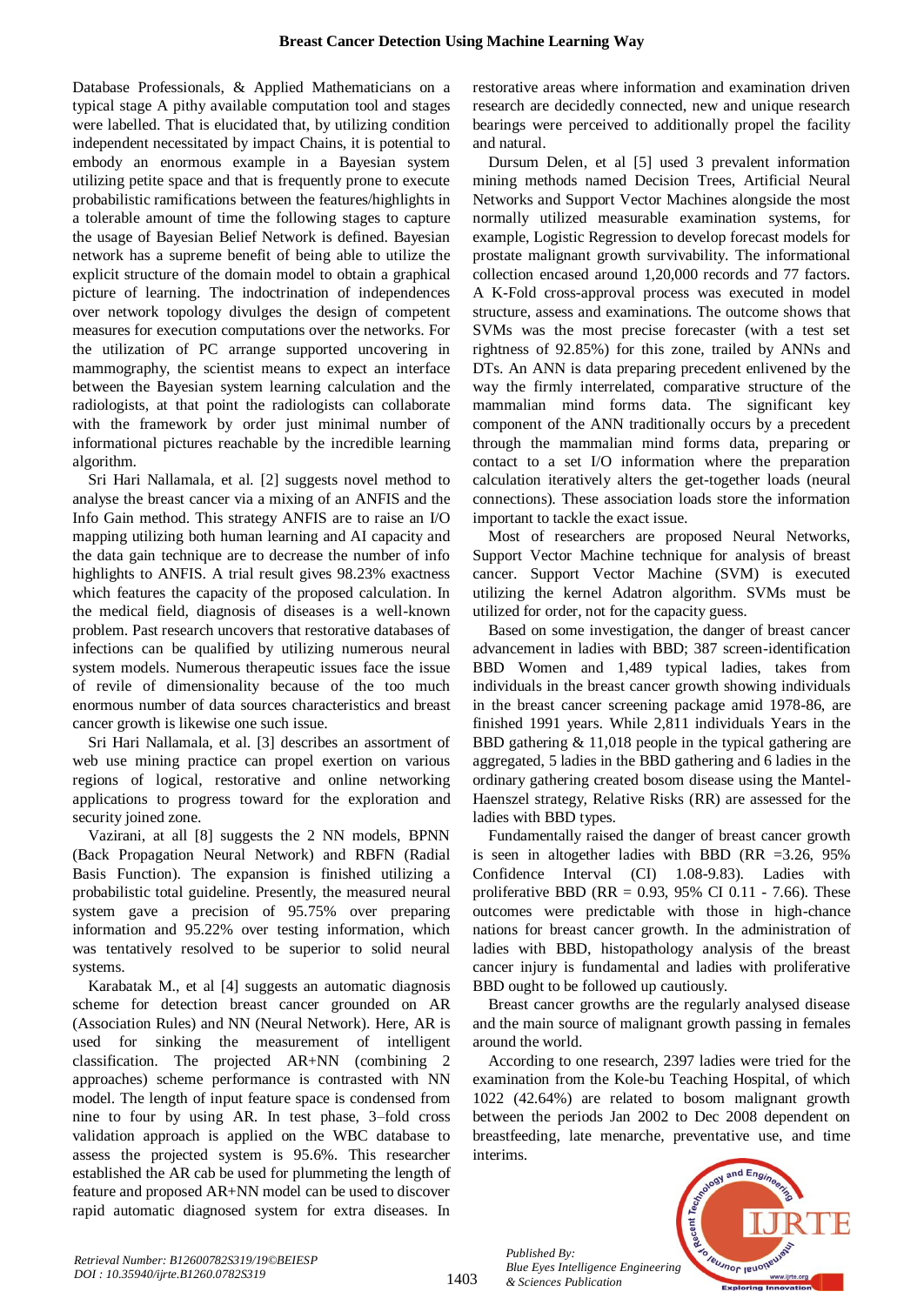#### **III. JUSTIFICATION BY SDLC MODEL**



**Fig.1. Phases of S/W Development Life Cycle**

The SDLC for little to average database application improvement endeavours. We utilized iterative life expectancy, where components of the solicitation are created through a progression of tight iterative. The main emphasis accentuations on extremely fundamental usefulness, with progressive emphases amassing novel usefulness to the past work or potentially amending blunders found for the parts in the innovation.

The 5 phases of SDLC (Fig.1) are expected to expand on each other, taking yields from the past stage, including further exertion, and creating results that impact the past endeavors and are legitimately distinguishable to the prior stages. Amid each stage, valuable information is accumulated or created, joined with the sources of info, and used to create the stage expectations. Note that the extra data is confined in degree, new thoughts that would take the undertaking in bearings not foreseen by the underlying arrangement of abnormal state prerequisites or highlights that are out-of-extension are protected for later thought.

Several ML algorithms are obtainable for forecast & analysis of breast cancer. Such algorithms are Naïve Bayes, KNN, and SVMs. We used projected Ensemble Voting techniques for finding breast cancer disease. Firstly, we had contrivance logistic algorithm on these datasets & implemented NN Contrivance logistic process. In that case we have instigated Voting Ensemble process for syndicated these grades & concluding precision.

# **IV. METHODOLOGIES**

### *1. Numpy:*

Numpy is a broadly useful cluster handling bundle which gives an elite multidimensional exhibit item and apparatuses for working with these exhibits. Numpy is the crucial bundle for logical processing with python. It contains different highlights including these significant ones:

- Tool for integrating C/C++ and Fortarn code.
- A powerful N-dimensional array object.
- Sophisticated (broadcasting) Function.

### *2. Pandas:*

A panda is an open-source Python Library giving superior information control and examination apparatus utilizing its amazing information structures. For information robbing and readiness, Python was significantly utilized. It had next to no commitment towards information examination. Pandas tackled this issue. Utilizing this, five run of the mill ventures in the handling and investigation of information, paying little heed to the cause of information load, get ready, control, model, and examine. Python with Pandas is utilized in a wide scope of fields including scholarly and business areas including money, financial aspects, Statistics, investigation, and so forth.

# *3. Matplotlib*

Matplotlib is a Python 2Dplotting library which produces production quality figures in an assortment of printed version groups and intuitive conditions crosswise over stages. Matplotlib can use in python contents, the python and python shell, the Jupyter note pad, web application server, and four graphical UI toolbox. Matplot attempts to make simple thongs simple things simple and hard things conceivable. You can create plots, histogram, powers spectra, bar outlines, mistake diagrams, disperse plots, and so forth, with only a couple of lines code.

### *4. Scikit-learn*

Scikit-learn gives a scope of managed and unsupervised learning calculations by means of a predictable interface in Python. It is authorized under a lenient rearranged BCD Licensed and id appropriated under numerous Linux disseminations, empowering scholarly and business use.

The library is based upon the Scipy (logical python) that must be introduced before you use scikit-learn. This stack incorporates:

**Numpy**: Base n-dimensional array package.

**Pandas:** Data structures and analysis

**Matplotlib**: Comprehensive 2D/3D plotting.

**IPython:** Enhanced interactive console

**Scipy**: Fundamental library for scientific computing.

**Sympy:** Symbolic mathematics

# **V. IMPLEMENTATION & RESULTS**

### *A. Logistic Regression Algorithm*

**What is Logistic Regression?** Strategic Regression is a characterization calculation is utilized to anticipate a twofold result (1/0, yes/no, genuine/false) given a lot of free factors. To speak to the parallel/unmitigated result, we utilize sham factors' can likewise consider calculated speak to as an exceptional instance of direct relapse when the result variables.

Derivation of Logistic Regression Equation:  $g(E(y)) = \alpha$  $+\beta x1 + \gamma x2$ 

g () is link function(y) is expectation of target variable  $(\alpha, \beta)$  $β$ ,  $Y$  to be predicted).

### *B. SVM Algorithm*

One among the superintended machine learning algorithms is "Support Vector Machine" (SVM). It very well may be utilized for both classification and regression difficulties. However, it is generally utilized classification problems. In this intention, we plot every datum thing as a point in n-dimensional space (where n is the number of highlights) with the approximation of each component being

*Published By: Blue Eyes Intelligence Engineering & Sciences Publication*